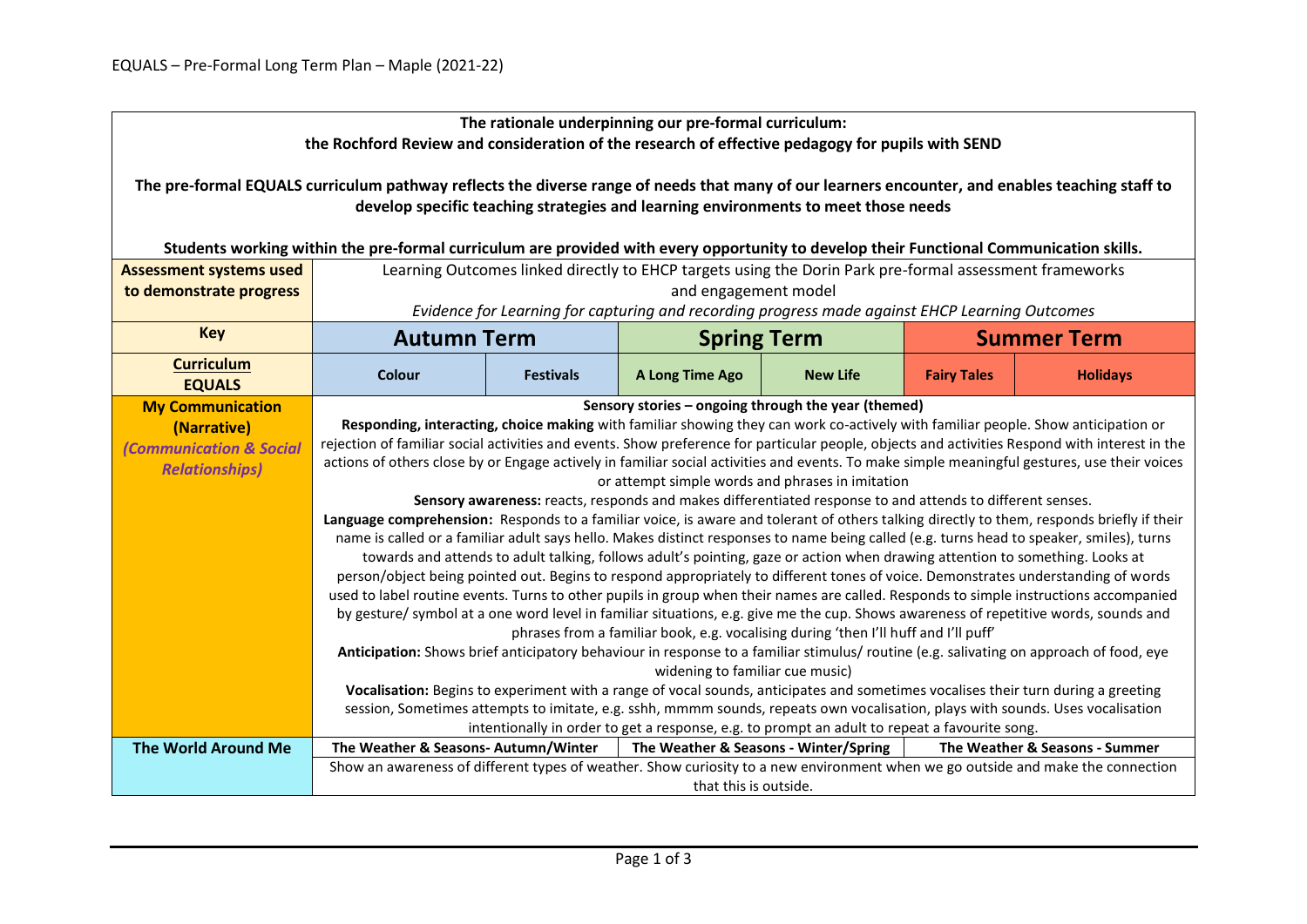|                                                                                                            |                                              | Investigate items we need to put on at different times of the year. Anticipate and initiate wants through the multisensory items linked to |                                                                                                                                                                                                                                         |                                            |  |  |  |
|------------------------------------------------------------------------------------------------------------|----------------------------------------------|--------------------------------------------------------------------------------------------------------------------------------------------|-----------------------------------------------------------------------------------------------------------------------------------------------------------------------------------------------------------------------------------------|--------------------------------------------|--|--|--|
|                                                                                                            |                                              | the RE festival linked to this season.                                                                                                     |                                                                                                                                                                                                                                         |                                            |  |  |  |
|                                                                                                            |                                              | Our school                                                                                                                                 | <b>Technology</b>                                                                                                                                                                                                                       | The Egyptians                              |  |  |  |
|                                                                                                            |                                              | Focus on experiencing the journey to                                                                                                       | Focus on cause and effect and the                                                                                                                                                                                                       | Explore the Egyptian cultures and          |  |  |  |
|                                                                                                            |                                              | different parts of school. Explore and                                                                                                     | awareness that our body has on the world                                                                                                                                                                                                | experiences through the senses. Taste      |  |  |  |
|                                                                                                            |                                              | experience the environment through our                                                                                                     | around us. Explore the A frames, be-active                                                                                                                                                                                              | Egyptian food, listen to their music,      |  |  |  |
|                                                                                                            |                                              | senses. Visit the forest school, the kitchen,                                                                                              | boxes, immersive technology, eye gaze,                                                                                                                                                                                                  | explore their clothes, life styles, dance, |  |  |  |
|                                                                                                            |                                              | the office etc.                                                                                                                            | sense mat, sound beam equipment.                                                                                                                                                                                                        | environments and animals.                  |  |  |  |
|                                                                                                            | <b>My Independence</b>                       |                                                                                                                                            | My Cooking / Food Technology                                                                                                                                                                                                            |                                            |  |  |  |
|                                                                                                            | <b>(Self-Determination &amp;</b>             | Sensory Exploration Activities Exploring sample of ingredients used, smelling, touching tasting. Exploring how textures change when        |                                                                                                                                                                                                                                         |                                            |  |  |  |
|                                                                                                            | <b>Independence)</b>                         | ingredients are mixed. 2. Using tools: cutting & peeling skills with support and as independently as possible. 3. Cause & Effect ICT       |                                                                                                                                                                                                                                         |                                            |  |  |  |
|                                                                                                            |                                              |                                                                                                                                            | Exploration Using blenders, mixers with switches.                                                                                                                                                                                       |                                            |  |  |  |
|                                                                                                            |                                              | My Self-Help                                                                                                                               |                                                                                                                                                                                                                                         |                                            |  |  |  |
|                                                                                                            |                                              | Enjoy eating a range of foods in social situations. Show an awareness of being dressed and undressed. Relax limbs to be                    |                                                                                                                                                                                                                                         |                                            |  |  |  |
|                                                                                                            |                                              | dressed/undressed.                                                                                                                         |                                                                                                                                                                                                                                         |                                            |  |  |  |
|                                                                                                            |                                              |                                                                                                                                            | <b>My Travel Training</b>                                                                                                                                                                                                               |                                            |  |  |  |
| Show awareness, curiosity and develop the skills of discovery when going to different areas within school. |                                              |                                                                                                                                            |                                                                                                                                                                                                                                         |                                            |  |  |  |
| <b>My Art</b>                                                                                              |                                              | <b>TBC</b>                                                                                                                                 | <b>TBC</b>                                                                                                                                                                                                                              | <b>TBC</b>                                 |  |  |  |
| <b>My Drama</b>                                                                                            |                                              | Drama and dance sensory experience linked                                                                                                  | Drama and dance sensory experience                                                                                                                                                                                                      | Drama and dance sensory experience         |  |  |  |
| <b>My Dance</b>                                                                                            | Creativity<br>(Creative)<br>$\sum_{i=1}^{n}$ | to colour                                                                                                                                  | linked to farm                                                                                                                                                                                                                          | linked to jungle                           |  |  |  |
| <b>My Music</b>                                                                                            |                                              | Music through communication                                                                                                                | Music through communication                                                                                                                                                                                                             | Music through communication                |  |  |  |
|                                                                                                            |                                              | Body Percussion / Sing and Sign Nativity                                                                                                   | Chair Drumming / Sing and Sign Easter                                                                                                                                                                                                   | Little Red Riding Hood                     |  |  |  |
| <b>My Play and Leisure</b>                                                                                 |                                              | Interactions in social activities                                                                                                          |                                                                                                                                                                                                                                         |                                            |  |  |  |
|                                                                                                            |                                              |                                                                                                                                            |                                                                                                                                                                                                                                         |                                            |  |  |  |
|                                                                                                            | <b>(Communication &amp; Social</b>           |                                                                                                                                            | Interact with familiar people showing ability to work co-actively with familiar people. Show anticipation or rejection of familiar social                                                                                               |                                            |  |  |  |
|                                                                                                            | <b>Relationships)</b>                        | activities and events. Show preference for particular people, objects and activities. Respond with interest to the actions of others close |                                                                                                                                                                                                                                         |                                            |  |  |  |
|                                                                                                            |                                              |                                                                                                                                            | by. Engage actively in familiar social activities and events. Make simple meaningful gestures, use voice or attempt simple words and                                                                                                    |                                            |  |  |  |
|                                                                                                            |                                              |                                                                                                                                            | phrases in imitation.                                                                                                                                                                                                                   |                                            |  |  |  |
|                                                                                                            | <b>Cognition</b>                             |                                                                                                                                            | Cognition skills - responding to stimulus, cause and effect and sequencing. (Auditory, visual, tactile stimulation programmes).                                                                                                         |                                            |  |  |  |
|                                                                                                            | (Cognition & Challenge)                      |                                                                                                                                            | Awareness (of stimuli - people, objects and activities) (All functional senses should be used).                                                                                                                                         |                                            |  |  |  |
|                                                                                                            |                                              |                                                                                                                                            | Exploration (of objects, materials and substances) (all parts of the body should be used, especially those parts that pupils can move                                                                                                   |                                            |  |  |  |
|                                                                                                            |                                              |                                                                                                                                            | independently, however little).                                                                                                                                                                                                         |                                            |  |  |  |
|                                                                                                            |                                              |                                                                                                                                            | <b>Control</b> (of objects and materials)                                                                                                                                                                                               |                                            |  |  |  |
|                                                                                                            |                                              |                                                                                                                                            | Sequencing and pattern: Take turns in repetitive games, anticipate routine events, recognise familiar places Explore objects that are<br>used in familiar routines, take turns actively and choose between two or more motivating toys. |                                            |  |  |  |